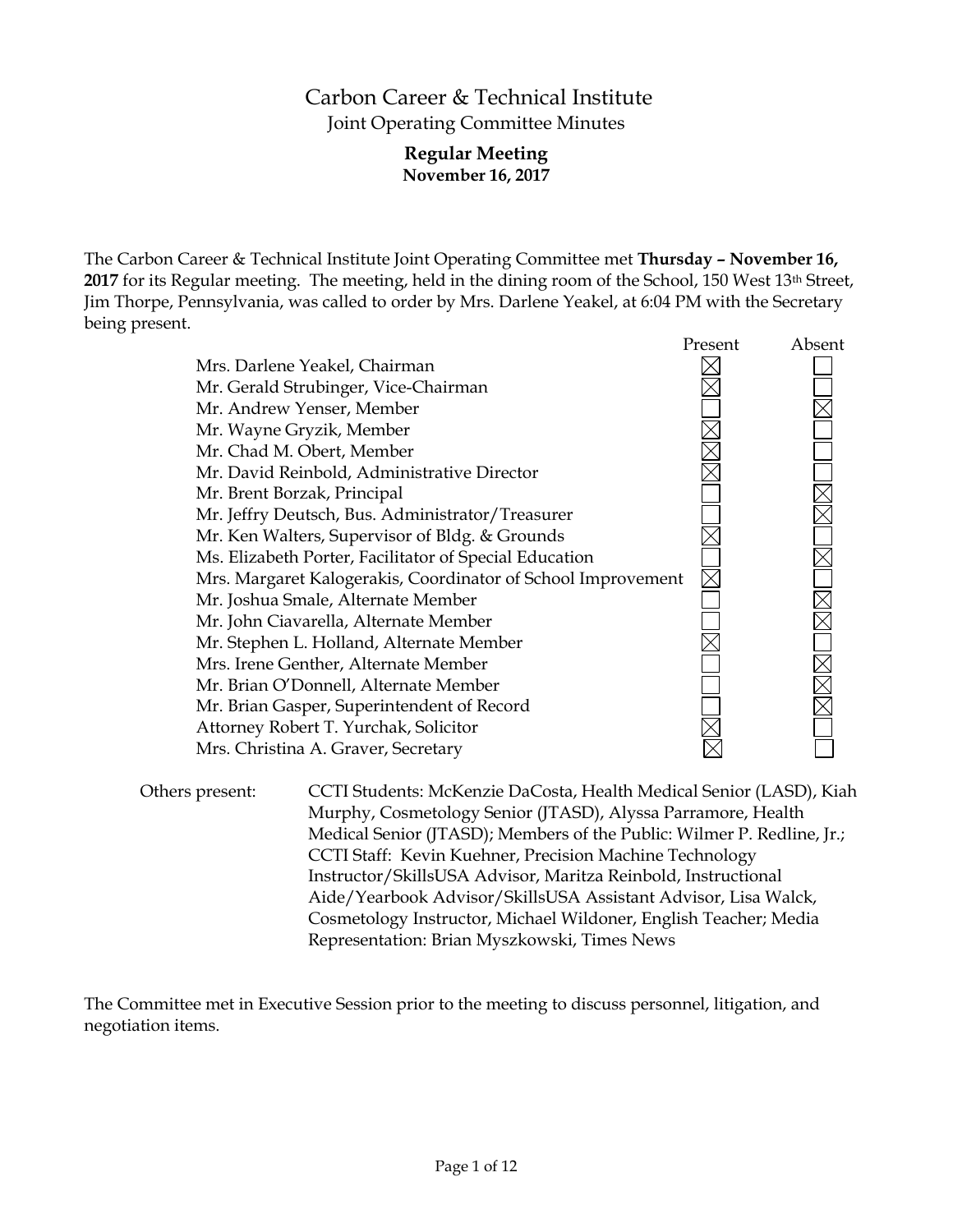#### **Approval of Minutes**

A. MOTION by Mr. Strubinger, SECONDED by Mr. Obert to approve the Minutes of the October 19, 2017 Regular Meeting.

VOTE: YES - 5 NO - 0 ABSENT - 0 ABSTENTIONS - 0

Motion carried.

#### **Courtesy of the Floor to Visitors**

A. Mr. Michael Wildoner, CCTI English Teacher Expressed his concern of the lack of attendance of Palmerton Area School District students for CCTI's Freshmen Tours. Three members of the CCTI staff attended a Palmerton Area School District Board Member with this concern. Only 27 students participated.

#### **Approval of Treasurer's Reports (October 2017)**

A. MOTION by Mr. Gryzik, SECONDED by Mr. Strubinger to approve the Treasurer's Report for October 2017 showing a final balance of \$6,980,625.83 in the General Fund, and \$70,707.29 in the Student Activities Account.

 $\boxtimes$ 

 $\boxtimes$ 

Mr. Strubinger - Jim Thorpe Mr. Holland - Lehighton Mr. Gryzik - Panther Valley Mr. Obert - Weatherly Mrs. Yeakel - Palmerton



## **Approval of Payment of Bills**

A. MOTION by Mr. Gryzik, SECONDED by Mr. Strubinger to approve Payment of Bills - General Fund and Other Accounts.

Mr. Strubinger - Jim Thorpe Mr. Holland - Lehighton Mr. Gryzik - Panther Valley Mr. Obert - Weatherly Mrs. Yeakel - Palmerton

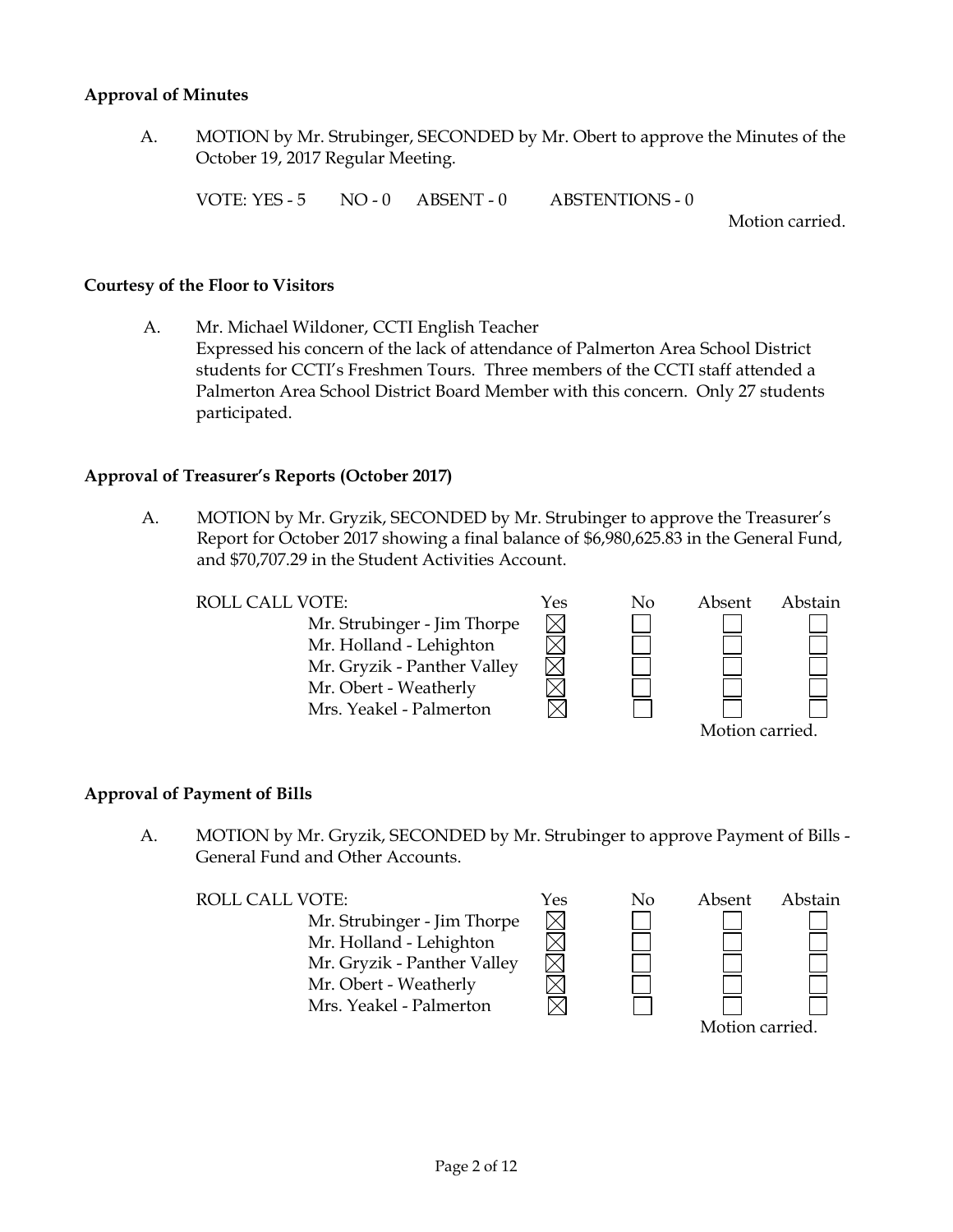## **Administrative Reports**

- A. Director's Report Mr. Dave Reinbold, Administrative Director
	- a. Mr. Reinbold thanked Mrs. Yeakel for her service and dedication as a CCTI JOC member. This evening marks her last evening representing the Palmerton Area School District. Members wished her well and thanked her for a job well done as Chairman.
	- b. Student Representative(s) Mrs. Margaret Kalogerakis, Student Council Advisor introduced Alyssa Parramore, Health Medical Senior (JTASD) and McKenzie DaCosta, Health Medical Senior (LASD) who shared the following:

## **Student Council**

- Spirit Week was fun especially farmer day since so many students participated this inspired us to give a contribution to a local farm who is also involved in charity – "giving back." Most students and faculty as well, participated in the week long festivities – truly calling it Spirit Week!
- Our next goal is the annual food drive the Battle of the Technical areas which class will earn the title of the biggest heart ever by giving and helping to make a few families celebrate this Thanksgiving season?

## **Interact Rotary Club**

- Will start preparing WAPI sets for the victims of Hurricane Maria in Puerto Rico. The plan is to have them ready before Thanksgiving, for delivery.
- The members are also discussing future fund raisers ideas.

## **Aevidum Club**

- CCTI's Pink-Out Day held on Friday Oct. 20th, a joint project between Aevidum and SADD was a huge success. The school was decked out in Pink to bring awareness to not just Breast Cancer but all Cancers. Remembrance bags, a spin-off of luminary bags used at Cancer rallies, lined the halls of the school in memory and support of family and friends who have battled cancer. The dedication of a remembrance tree in front of the school concluded the activities.
- We are awaiting our Aevidum Materials Kit from Aevidum's head office to help with new ideas to spread Aevidum's message.

## **DECA**

• DECA day with the 76ers was a great success! We visited the King of Prussia Mall and discovered the high end of retailing. The students had an assignment to visit various stores and observe customers, store layout and product pricing. After a great chapter lunch at Chili's, we traveled to the Wells Fargo Center and had an informative presentation from the 76ers Marketing staff with 700 DECA members from PA. Their main topic was - how do you a market a team and sell seats when your team is struggling and not winning games?… It was very interesting.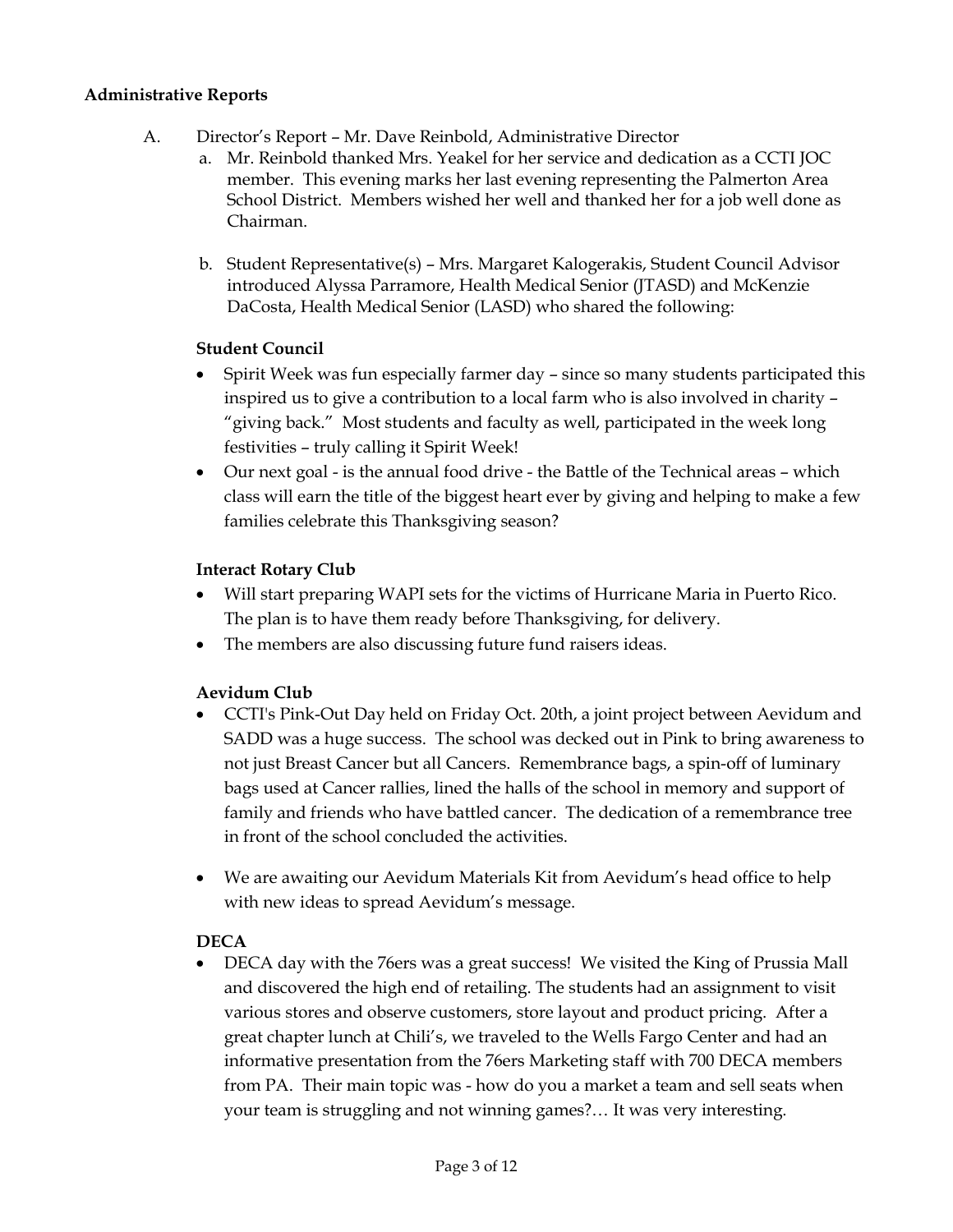Then we had a private behind the scenes tour of the Wells Fargo. The Wells Fargo Center hosts 400 events year. They are the 3rd most active arena, behind Madison Square Garden and the Staple Center. They showed us the private club level, the party floor rooms and where the press sits. The floor level seats sell for \$3000.00 a piece per game. After our tour we were able to watch the Atlanta Hawks and the 76ers warm up in the lower level seats. Alissa German and Alyssa Stamets were our representatives for the High Five Tunnel where they high fived the players as they come on the floor. The game was good, very close for a while. The 76ers won!

• DECA members are currently preparing for district competition on December 7<sup>th</sup>. November is also DECA month. We are working hard on the State program of Work and various activities for Global Entrepreneurship Week. Our community service team is working hard on their American Cancer Society project for DECA and SkillsUSA. The PA DECA state cause is Alex's Lemonade Stand. We have a bake sale and a slushy sale planned in November. Our big events this month are the joint walk a thon and our mock competition.

## **SADD**

- Pink-Out Day with Aevidum on Oct. 20th was a huge success. Channel 13 was here to cover the festivities. Over \$500 was raised for the ACS.
- Dr. Greenfield will be coming in February to do a presentation on addiction and speak about Climbing for Hope and his trip to Nepal.

## B. Principal's Report – Mr. Brent Borzak

In Mr. Borzak's absence, his written report reflecting the following was shared:

- a. 2017-2018 school year has moved into the second marking period. There were 101 students achieving perfect attendance in marking period one!
- b. PSATs were delivered at CCTI to over thirty students.
- c. Student Council has conducted Spirit Week, where students and staff participated in various school wide activities.
- d. The annual Veteran's Day presentation took place on November 10th at CCTI.
- e. Staff and students are prepping for the upcoming Keystone winter Wave II testing, in addition to completing the NOCTI pre-tests.
- f. CCTI hosted district tours on November 15, as well as the first Machining competition on November 14th.
- g. CCTI's SPP score of 91.7! It is a .5 increase since last year, the highest in Carbon County and highest among CTCs in PA! I am proud of the dedication to excellence of all our staff and students and continual support of our JOC.

Mr. Reinbold introduced the following individuals in Mr. Borzak's absence:

h. 1st Annual Precision Machine Technology Competition hosted by CCTI – Mr. Kevin Kuehner, Precision Machine Technology Instructor: Mr. Kuehner explained that the competition was created to promote precision machining and to help prepare students for the upcoming SkillsUSA competition. He said that there is a need to educated people – students and adults alike, on the importance of manufacturing. The competition was a success. It was followed be a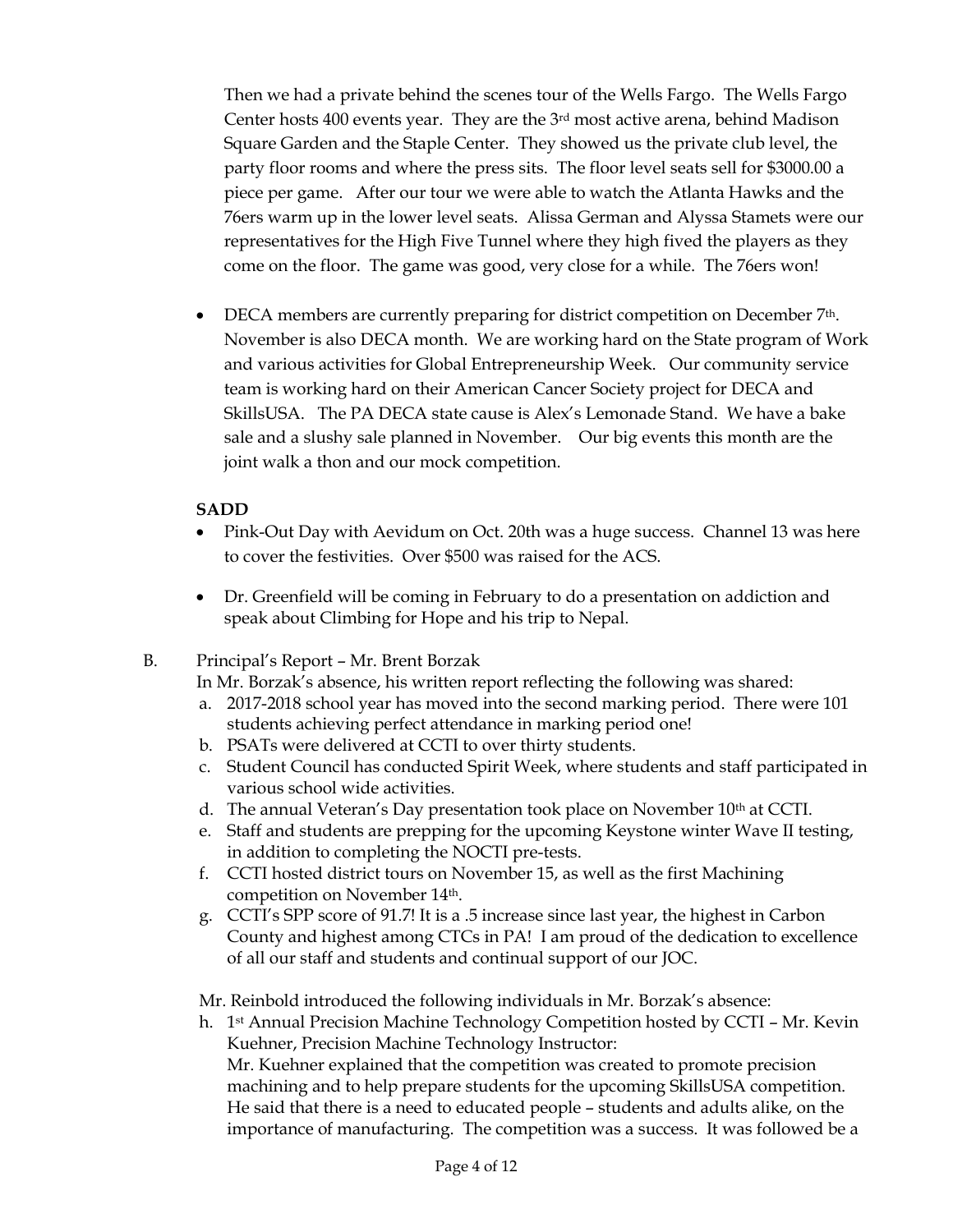meal in the dining room. Mr. Kuehner commented that the student competitors sat together and collaborated during the meal. This was a great opportunity to see where his student's strengths are and what areas he may need to concentrate on going into the SkillsUSA District competition.

Mr. Reinbold added that the competition included four (4) schools – Monroe Career & Technical Institute, Schuylkill Technology Center, Hazleton Area Career Center, and CCTI. The winner of the competition was CCTI's Jason Walck, a sophomore student from the Jim Thorpe Area School District. Mr. Reinbold shared that State Representative Doyle Heffley was in attendance, as well as a member from Senator Yudichak's office with press coverage from both TV-13 and the Times News.

i. Yearbook – Mrs. Maritza Reinbold, Yearbook Advisor

Mrs. Reinbold thanked the members of the JOC for her approval as Yearbook Advisor for the 2nd year. She shared the following regarding this year's yearbook:

- The cover has been voted on, submitted and approved by the publisher.
- This year on-line ordering has been introduced.
- Portraits and re-takes have been completed, packages and student i.d.'s have been distributed.
- She is offering free portraits to seniors this year for those who cannot afford expensive sitting fees.
- "Beyond the Classroom" has been added to the yearbook to include events, trips and activities outside of the school.
- Mr. Rinda, Director of Technology and the school drone continue to be a great contributor to the yearbook.
- The QR code was added to last year's yearbook to include prom and graduation pictures that were taken after the yearbook was sent to print.
- The yearbook may be purchased for \$25.00.
- j. SkillsUSA Mr. Kevin Kuehner, SkillsUSA Advisor

Mr. Kuehner shared the following upcoming dates and locations for the District competition:

> December 15 – Luzerne County Community College December 19 – Toyota of Scranton

January 4 – Luzerne County Community College & Two Jacks Cycle Approximately 50 students are slated to compete for CCTI.

Mr. Kuehner thanked his co-advisors for the work they are doing to prepare students.

- k. Cosmetology/Clinic Mrs. Lisa Walck, Cosmetology Instructor Mrs. Walck introduced herself and shared a copy of the current clinic pricing. By law, pricing cannot include a profit, only the cost of product. Any monies made are then utilized to purchase more product. She explained that clinic is made up of 1250 student hours as mandated by the state board, thus giving the students real-life experience. She then introduced Kiah Murphy, Cosmetology Senior (JTASD) who shared the following:
	- Clinic is open Thursdays and Fridays
	- Both technical and soft skills are strengthened during clinic hours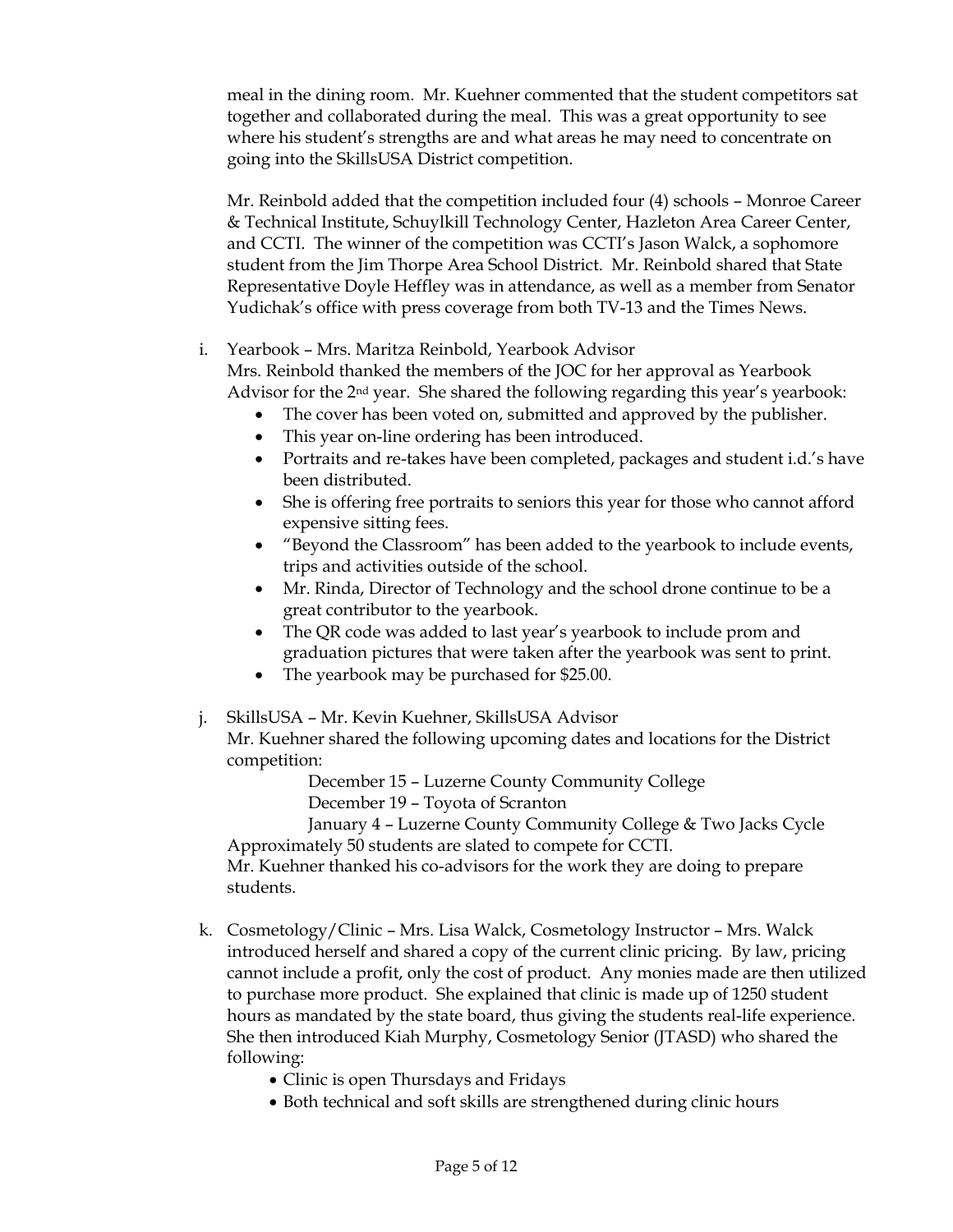- Responsibilities are rotated to ensure each student learns all areas, i.e. receptionist – meeting and greeting clients, adding up charges, taking payments and returning change, calling clients, checking in clients regarding the work they wish to have performed, etc.
- C. Buildings and Grounds Report Mr. Ken Walters, Supervisor of Buildings and Grounds a. Mr. Walters had no specific report at this time but shared that his staff are preparing for the winter season.
- D. Business Administrator's Report Mr. Jeffry P. Deutsch, Business Administrator Mr. Reinbold shared the following in Mr. Deutsch's absence:
	- a. The Annual Financial Report (PDE form 2057) for 2016-2017 was filed timely with PDE.
	- b. 2016-2017 CCTI Audits for General Fund, Authority, and Foundation are on the agenda for approval. No findings on any of the abovementioned audits.
	- c. 2018-2019 CCTI General Fund budget will be released at the December 2017 JOC meeting. At this time, there is an approximate 1.5% expenditure increase with no overall increase to the participating districts.

## **Items of Business**

## *Personnel*

MOTION by Mr. Obert, SECONDED by Mr. Gryzik that the following motions be approved:

## **Substitutes Approved**

- A. that the below listed individuals be approved to substitute for the 2017-2018 school year at the established rates, as follows:
	- Jason Capper Teacher, Instructional Aide, Tutor
	- James DeLotto\* Teacher, Instructional Aide
	- Jennifer Gulick Part-Time Integrated Reading Instructor
	- Diane Lager\*\* Clerical
	- LeAnn Smale Chaperone

Note: \*Pending receipt of all mandatory paperwork. \*\*Appointment through August 2018.

## **Adult Education Instructor Approved**

B. that Kimberly Bittle be approved as an Adult Education Instructor at the rate of \$21.00/hour on an as needed basis, effective November 17, 2017 through November 2018.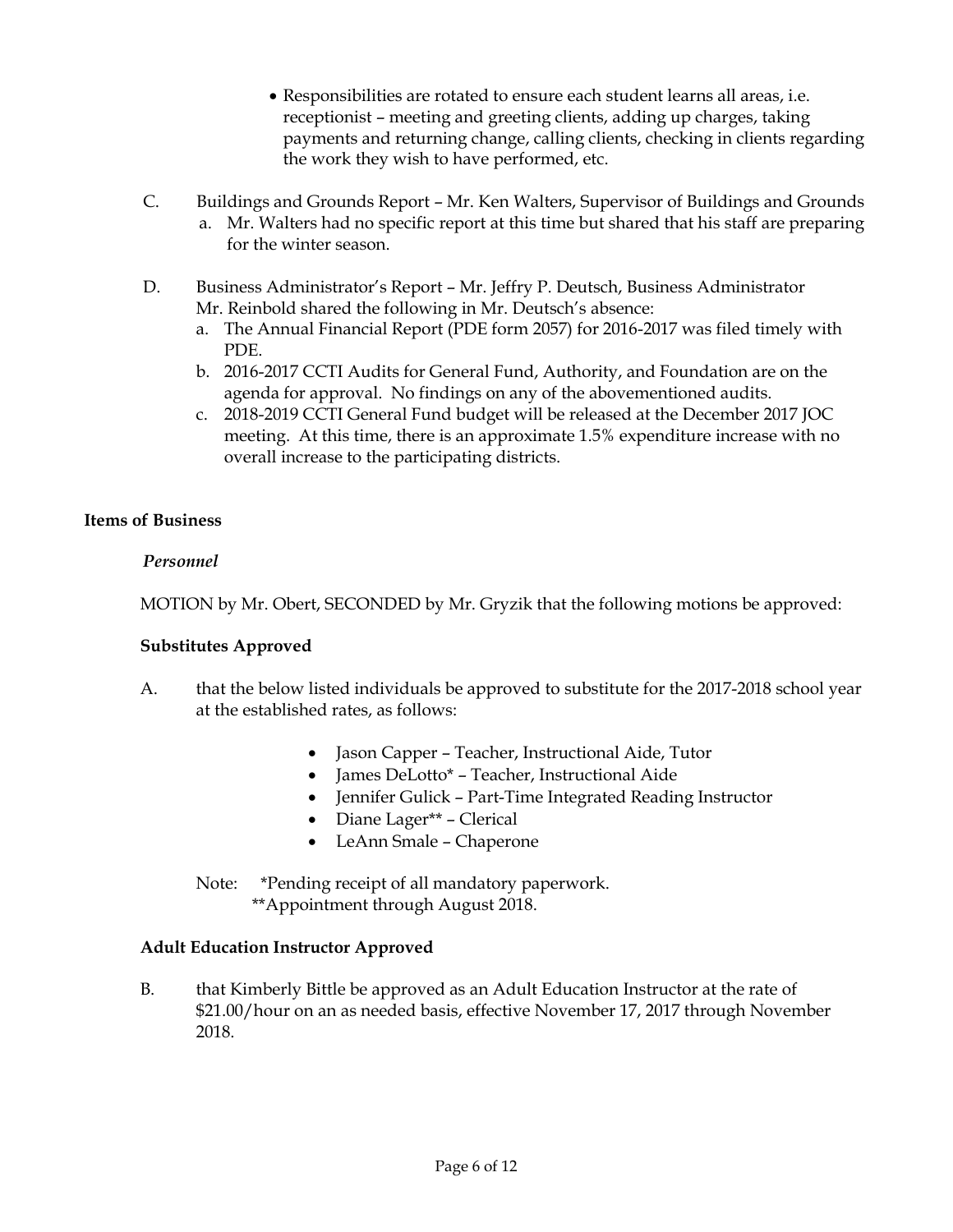## **Family Medical Leave Time Approved**

C. to approve a maximum of twelve (12) weeks intermittent Family Medical Leave time for employee #10735, effective November 6, 2017 through November 5, 2018.

## **Family Medical Leave Time Approved**

D. to approve Family Medical Leave time for employee #77134 for the following dates of absence: October 3, 6, 13, 16, and 17, 2017.

## **Assistant to the Director of Technology/Student Support Services Appointed**

E. to appoint JamiLynn McFarland Assistant to the Director of Technology/Student Support Services, effective January 2, 2018 per the Employment Agreement with the CCTI Joint Operating Committee.

Note: Pending receipt of all mandatory paperwork.

Mr. Strubinger - Jim Thorpe Mr. Holland - Lehighton Mr. Gryzik - Panther Valley Mr. Obert - Weatherly Mrs. Yeakel - Palmerton



## *Education*

MOTION by Mr. Gryzik, SECONDED by Mr. Strubinger that the following motions be approved:

## **DECA District Competition Attendance Approved**

A. that fifty-five (55) CCTI students attend DECA District Competition at Jim Thorpe Memorial Hall, December 7, 2017 in Jim Thorpe, PA at a cost of \$1,550.00, to help defer student and chaperone/competition assistant costs. Mrs. Stephanie Barto, DECA Advisor, Mrs. Sandi Kohutka, Instructional Aide, Mr. Scott Bartholomew, Assistant Advisor, and Mr. William Stoudt, approved chaperone will chaperone this event.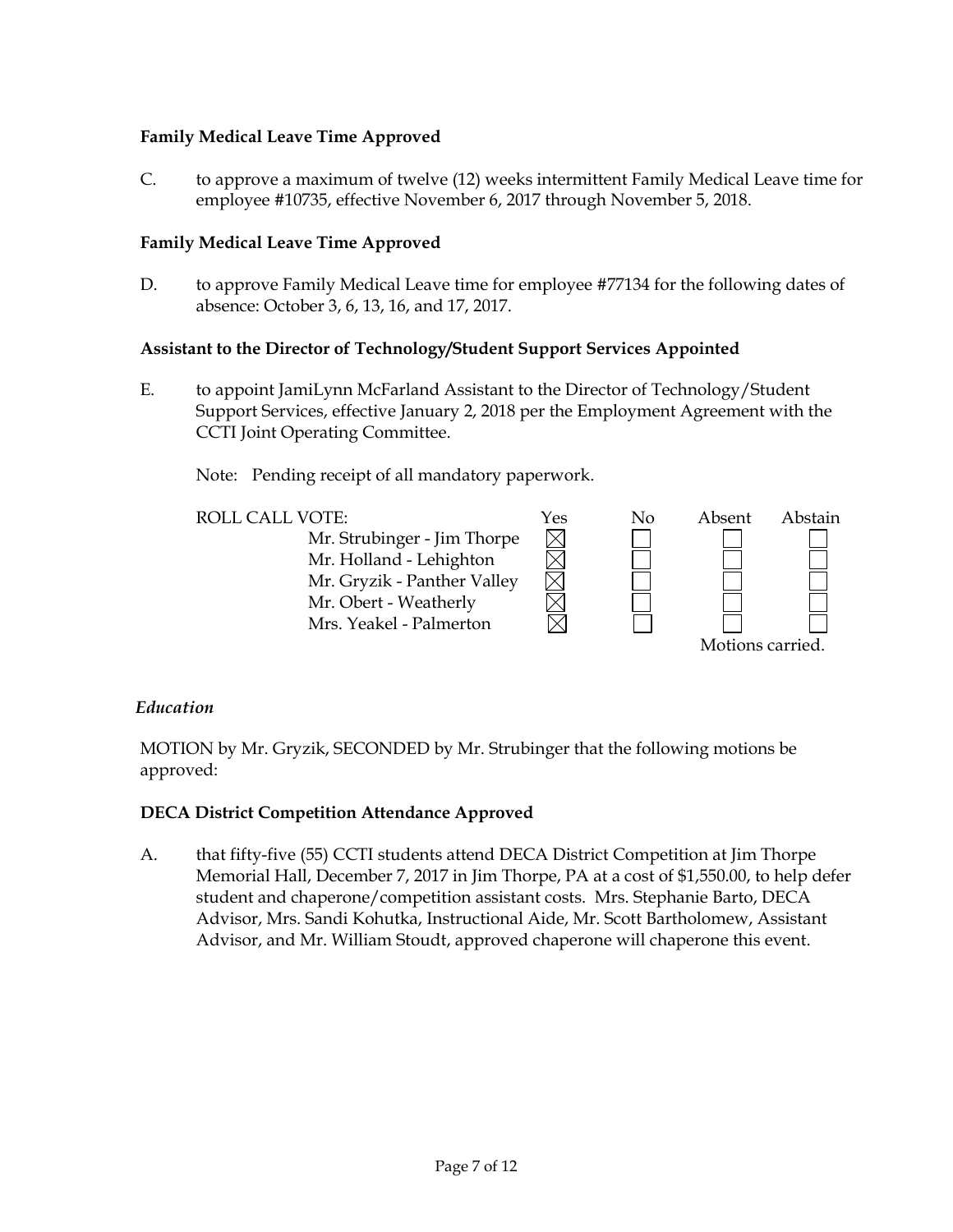## **SkillsUSA District Competition Attendance Approved**

B. that fifty-three (53) CCTI students attend SkillsUSA District Competition. The competitions will be held on December 15, 2017 at Luzerne County Community College, Nanticoke, PA (20 students), December 19, 2017 at Toyota of Scranton, Scranton, PA (3 students), January 4, 2018 at Luzerne County Community College, Nanticoke, PA (30 students). Competitions will be chaperoned by Mr. Kevin Kuehner, SkillsUSA Advisor, Mrs. Maritza Reinbold, SkillsUSA Assistant Advisor, Ms. Tammy Marshall, SkillsUSA Assistant Advisor, Mrs. Chris Graver, SkillsUSA Assistant Advisor, and/or Mr. Dennis Starry, Auto Collision Repair Instructor.

Note: This competition is at no cost to the CCTI JOC.

## **Field Trip Approved**

C. that thirty-seven (37) CCTI Cosmetology students attend a field trip to the Mutter Museum, April 9, 2018 in Philadelphia, PA. Mrs. Lisa Walck, Cosmetology Instructor, Ms. Tammy Marshall, Cosmetology Instructional Aide, and approved chaperones will chaperone this event.

Note: Expenses for the trip are included in the 2017-2018 General Fund Travel Budget.

## **Hugh O'Brian Youth Leadership Program Attendance Approved**

D. that two (2) CCTI students attend the Hugh O'Brian Youth Leadership Program (HOBY) May 17-20, 2018 at a location to be determined at a cost not to exceed \$620 for both students to defer the cost of registration, meals, and lodging.



## *Budget & Finance*

MOTION by Mr. Gryzik, SECONDED by Mr. Obert that the following motions be approved:

## **Audit Report Accepted**

A. on the recommendation of the Administrative Director and the Business Administrator that the Audit Report for the Carbon Career & Technical Institute submitted by Kirk, Summa & Company (East Stroudsburg, PA) for the Fiscal Year ending June 30, 2017 be accepted, as presented.

Note: No findings for the 2016-2017 General Fund Audit.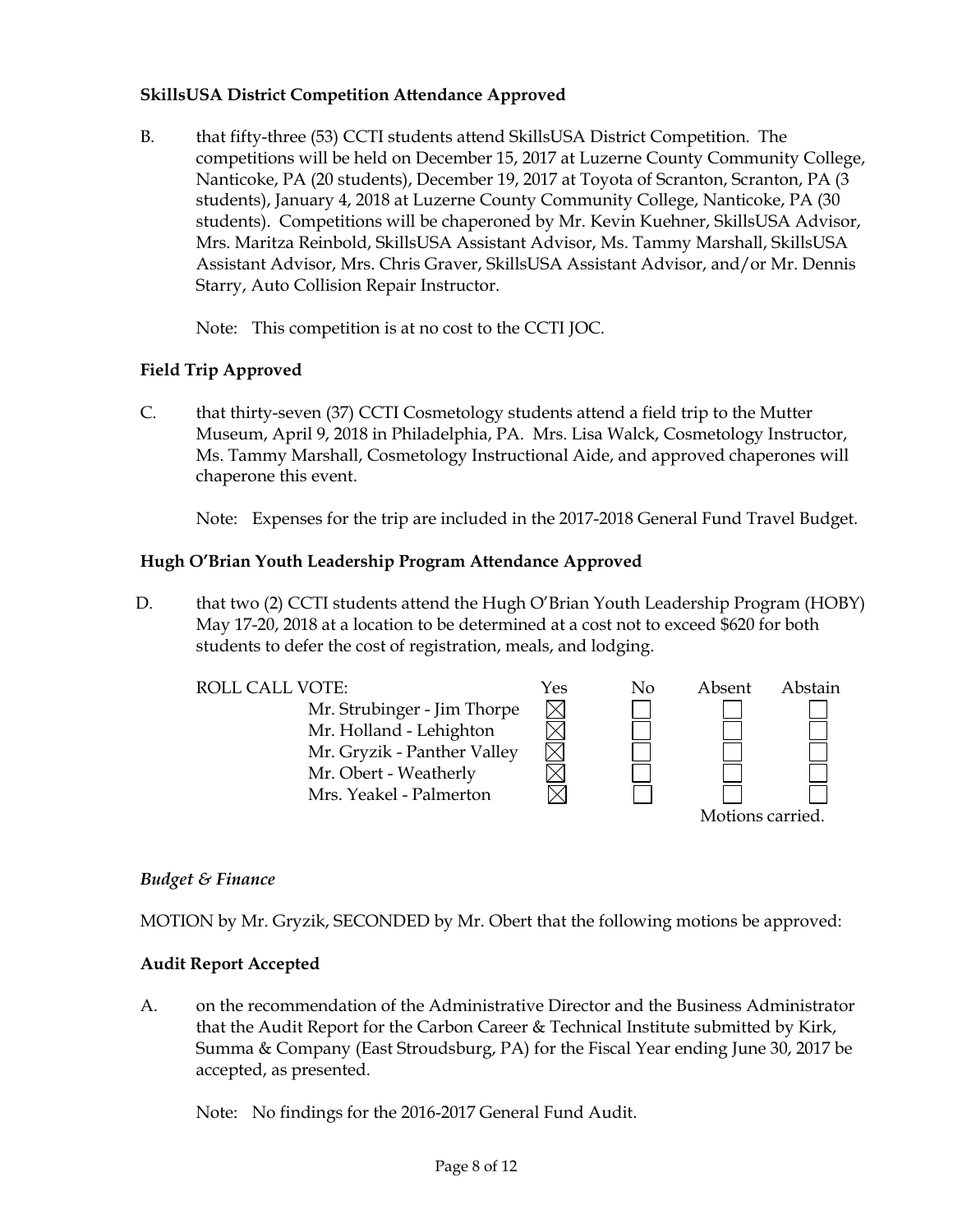## **Audit Report Accepted**

B. on the recommendation of the Administrative Director and the Business Administrator that the Audit Report for the Carbon County Area Vocational-Technical School Authority submitted by Kirk, Summa & Company (East Stroudsburg, PA) for the Fiscal Year ending June 30, 2017, be accepted as presented.

Note: No findings for the 2016-2017 Authority Audit.

## **Audit Report Accepted**

C. on the recommendation of the Administrative Director and the Business Administrator that the Audit Report for the Carbon County Area Vocational-Technical School Foundation submitted by Kirk, Summa & Company (East Stroudsburg, PA) for the Fiscal Year ending June 30, 2017, be accepted as presented.

Note: No findings for the 2016-2017 Foundation Audit.

## **Transfer of Funds Approved**

D. on the recommendation of the Administrative Director, to approve the transfer of \$4,000 from the General Fund to the Yearbook Activities Account as per the 2017-2018 approved CCTI budget.

Note: This expenditure was properly budgeted.

## **Transfer of Funds Approved**

E. on the recommendation of the Administrative Director, to approve the transfer of \$1,000 from the General Fund to the National Technical Honor Society Account as per the 2017- 2018 approved CCTI budget.

Note: This expenditure was properly budgeted.

VOTE: YES - 5 NO - 0 ABSENT - 0 ABSTENTIONS - 0

Motions carried.

## *Buildings & Grounds*

NONE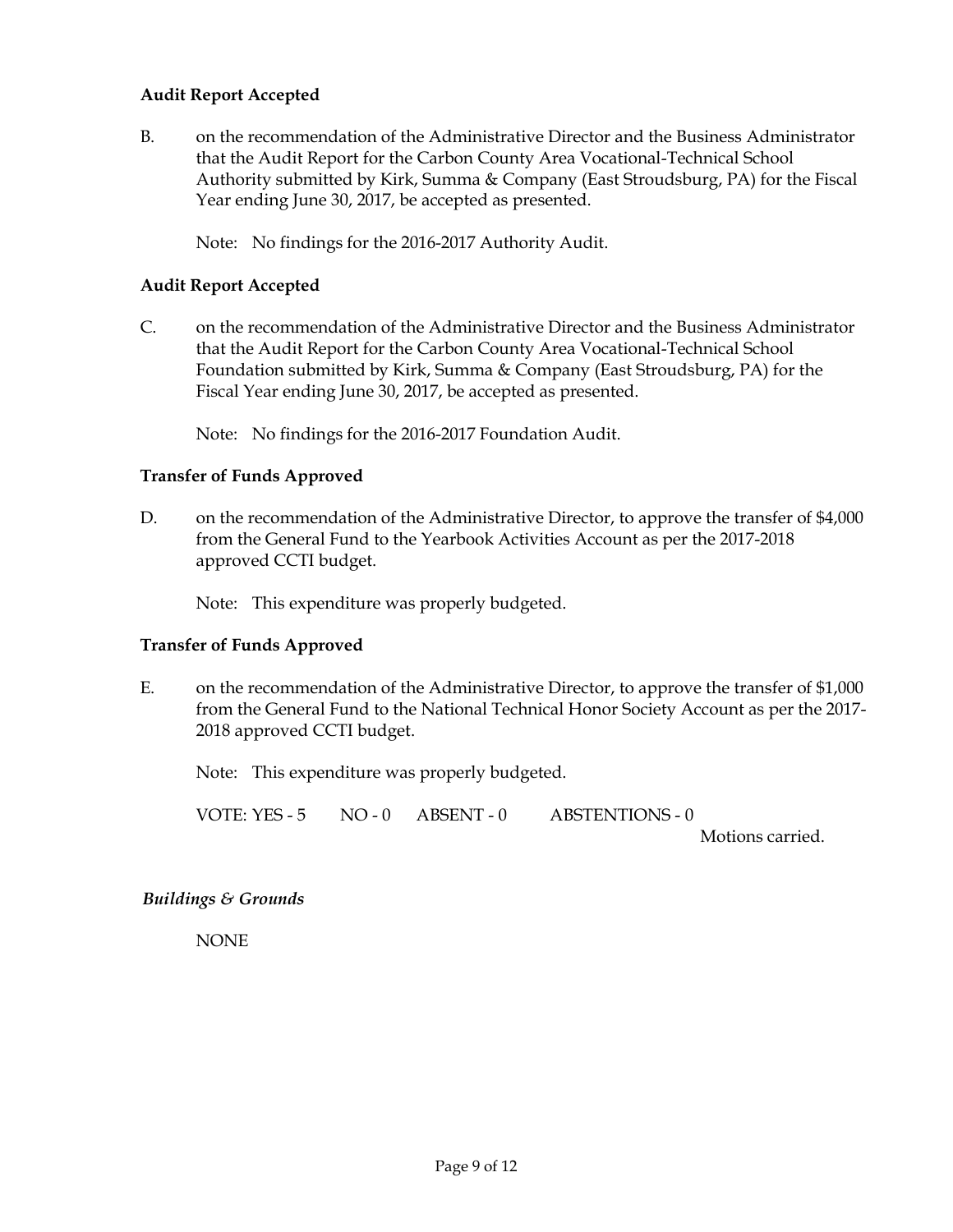## *Administrative*

MOTION by Mr. Gryzik, SECONDED by Mr. Obert that the following motions be approved:

## **Conference Attendance Approved**

A. that Nate Rinda, Director of Technology attend the Pennsylvania Educational Technology Expo & Conference (PETE & C) February 12-14, 2018 at the Hershey Lodge & Convention Center, Hershey, PA at a cost of \$627.54 to cover the expense of registration, lodging, and mileage.

## **Adult Education ESL Class Offering Approved**

B. to approve CCTI Adult Education offering ESL classes in conjunction with the SHINE After School Program.

 $\boxtimes$ 

## **First Reading Policies Approved**

- C. to approve the first reading of the following listed policies:
	- #334 Administrative Employees
	- #434 Professional Employees
	- #534 Classified Employees

Mr. Strubinger - Jim Thorpe Mr. Holland - Lehighton Mr. Gryzik - Panther Valley Mr. Obert - Weatherly Mrs. Yeakel - Palmerton



#### **Reports**

A. MOTION by Mr. Obert SECONDED by Mr. Gryzik to accept the Carbon Career & Technical Institute Foundation Report, as presented.

Note: The balance in this account stands at \$2,225.30.

VOTE: YES - 5 NO - 0 ABSENT - 0 ABSTENTIONS - 0

Motion carried.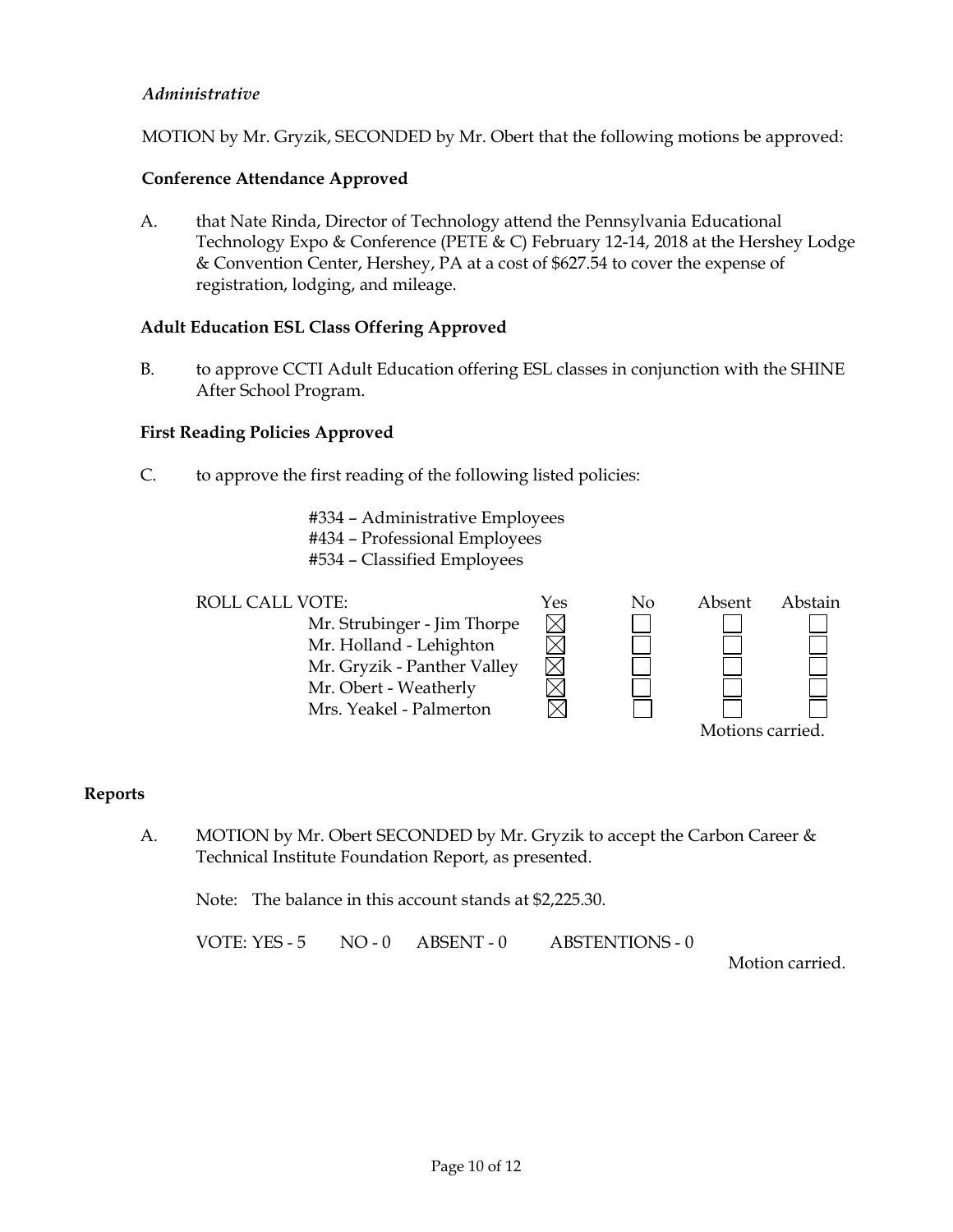#### **Administrative Reports**

- A. MOTION by Mr. Obert, SECONDED by Mr. Gryzik to accept Administrative Reports from the following:
	- a. Mr. Brent Borzak, Principal
	- b. Ms. Francine Kluck, Adult Education Site Supervisor

VOTE: YES - 5 NO - 0 ABSENT - 0 ABSTENTIONS - 0

Motion carried.

#### **Old Business**

NONE

#### **New and Miscellaneous Business**

## *Faculty Conference Reports*

MOTION by Mr. Obert, SECONDED by Mr. Strubinger that the following motions be approved:

- A. to acknowledge receipt of the conference report submitted by Anna Leigh Conway, Science Teacher after attending Biology Keystone Networking Groups at the carbon Lehigh Intermediate Unit, Schnecksville, PA on October 12, 2017.
- B. to acknowledge receipt of the conference report submitted by Michele Dominic, Health Medical Instructor after attending Strategies: Educational Excellence for Healthcare November 2 and 3, 2017 at the Penn Stater, State College, PA.
- C. to acknowledge receipt of the conference report submitted by the following staff members after attending the Conference on Integrated Learning: The School-to-Career Connection Conference November 8-10, 2017 at the Penn Stater Conference Center Hotel, State College, PA.

Brent Borzak, Principal Kimberly Bittle, Math/Special Education Teacher Margaret Kalogerakis, Coordinator of School Improvement Stephanie Barto, Marketing/Distributive Education Instructor

VOTE: YES - 5 NO - 0 ABSENT - 0 ABSTENTIONS - 0 Motions carried.

## **Reorganization and Next Regularly Scheduled Meeting: Thursday** — **December 21, 2017**